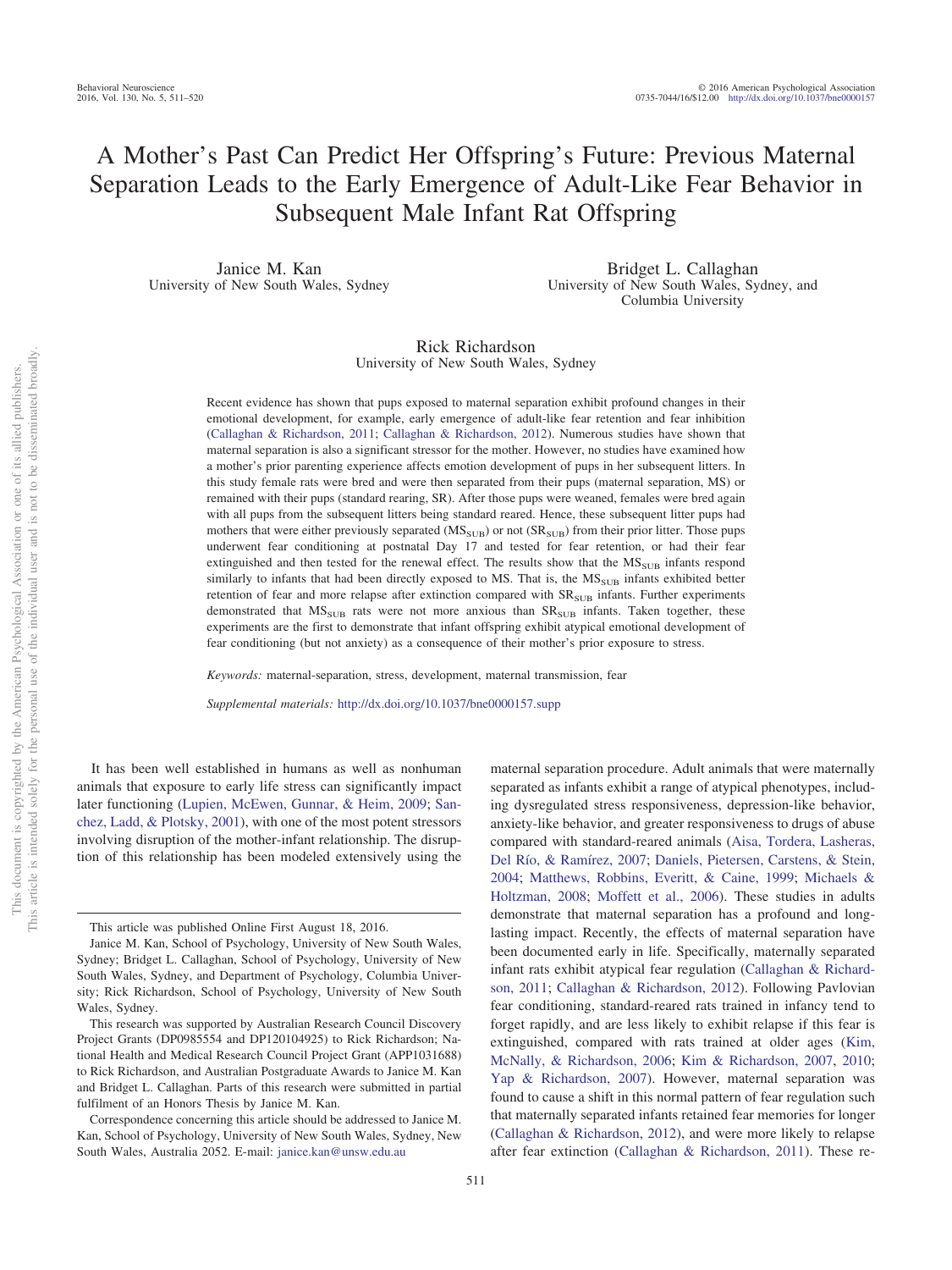sults demonstrate that chronic disruption of the mother–infant relationship accelerates the developmental transition between the infant fear regulation system (infantile amnesia and relapseresistant extinction) and the adult fear regulation system (enhanced retention and relapse-prone extinction). Taken together, this work shows that early life stress has a substantial impact on behaviors related to psychopathology in the directly exposed offspring, and that these effects emerge early in life and are long-lasting.

There is substantial evidence demonstrating that the impact of stress can persist beyond directly exposed individuals, affecting later generations. There are two ways the transmission of stress can be studied in rodents. The most frequently used model to date is a "vertical transmission" model, which involves exposing an animal to a stressor at one time point and studying the impact of that stress across multiple generations (i.e., the offspring, grandoffspring, and great-grandoffspring [\(Skin](#page-8-8)[ner, 2008;](#page-8-8) [Skinner, Manikkam, & Guerrero-Bosagna, 2010\)](#page-8-9). For example, it has been shown that exposing an adult female rat to toxic compounds during gestation results in increased physical disease risk and toxic stress responses in three subsequent generations [\(Crews et al., 2012\)](#page-7-4). Multigenerational transmission of stress phenotypes has also been observed after exposure to maternal separation, with sex-specific depressive- and anxiety-like behavioral alterations observed across three generations [\(Franklin et](#page-7-5) [al., 2010\)](#page-7-5). Such research demonstrates that ancestral exposure to certain environmental factors can modify the phenotypes of multiple generations of descendants. In addition to this vertical transmission of stress across multiple generations, stress can also be transmitted within generations. This can be modeled by breeding rodent mothers multiple times after a period of stress to examine the persistent effects in caregivers that are passed on to subsequent offspring (so-called "horizontal transmission"). This mode of transmission has received less attention from nonhuman researchers, but may be an important pathway through which stress is transmitted between directly exposed and nonexposed individuals. This is evident from human generational studies, where offspring of parents who previously experienced trauma show atypical development. For example, the offspring of Holocaust survivors conceived after their parents had escaped the war, or after the war had ended, have inflated rates of various psychopathologies compared with Jewish individuals who did not have a parent who experienced the Holocaust [\(Yehuda, Bell, Bierer, & Schmeidler,](#page-9-1) [2008\)](#page-9-1). Human generational research could be aided by the use of animal models, circumventing the ethical and logistical issues typically associated with studying humans. For example, an early study by [Champagne and Meaney \(2006\)](#page-7-6) that examined horizontal transmission involved exposing pregnant rat dams to repeated prenatal restraint stress, and then breeding those dams a subsequent time. No further restraint stress occurred. The results revealed that adults exposed to gestational stress had heightened levels of anxiety-like behavior on the open-field test compared with standard-reared adults; importantly, the same heightened levels of anxiety-like behavior were observed in the adult offspring from the subsequent litter (i.e., a litter that was not directly exposed to the stress experience). Similar to findings in humans, this study demonstrates that atypical patterns of development can occur in offspring even when stress-exposure occurred only in the caregivers' past.

In the present study we aimed to further explore the transmission of stress within generations, and extend the results reported by [Champagne and Meaney \(2006\).](#page-7-6) We aimed to extend their results in three ways. First, we examined whether the effects of prior maternal stress are also observed early in life (i.e., in infancy). Research on the effects of early life stress tends to focus on end-state function (i.e., studying adult animals), but given that many psychopathologies manifest in childhood [\(Jones, 2013\)](#page-7-7), understanding what occurs in development can highlight early windows for intervention. Second, as most studies have previously examined *unlearned* fear responses, we examined whether offspring of stressed mothers demonstrate atypical *learned* fear behaviors. The ability to learn about fear and inhibit it (e.g., via Pavlovian conditioning and extinction) is highly clinically relevant, as anxiety disorders are said to emerge when these processes are dysregulated [\(Lissek et al., 2005;](#page-8-10) [Milad et al., 2009\)](#page-8-11). Further, studying learned fear has greater translational value in terms of therapeutic intervention, as the most widely used and empirically validated treatment for anxiety in humans is exposure therapy, which is modeled on the process of fear extinction [\(Milad, Rauch,](#page-8-12) [Pitman, & Quirk, 2006\)](#page-8-12). Finally, instead of prenatal stress, we examined whether atypical emotional development in subsequent offspring is evident after maternal exposure to a postnatal stressor (i.e., maternal separation). That is, we explored whether stress exposure during a different period of the mother's caregiving experience will lead to adverse outcomes for later offspring. Given the adverse effects found in mothers long after the termination of maternal separation [\(Boccia et al., 2007;](#page-7-8) [Maniam & Morris, 2010;](#page-8-13) [von Poser Toigo et al., 2012\)](#page-9-2), we hypothesized that offspring subsequently born to previously stressed mothers will show atypical emotional development.

#### **General Method**

#### **Subjects**

Experimentally naive Sprague-Dawley derived rats, bred and housed at the School of Psychology, The University of New South Wales (UNSW), were used. Rats were housed with their mother in groups of eight in plastic boxes (24.5 cm long  $\times$  37 cm wide  $\times$  27 cm high) covered by a wire lid, with food and water available ad lib. The day of birth was designated as postnatal day (PND) 0, and experimental procedures began on PND17 or PND18. Only males were used, and no more than one rat per litter was used per group. Animals were maintained on a 12-hr light– dark cycle (lights on at 7:00 a.m.). Animals were treated according to the principles of animal care and use outlined in the *Australian Code of Practice for the Care and Use of Animals for Scientific Purposes* (7th ed., 2004). All procedures were approved by the Animal Care and Ethics Committee at UNSW.

## **Mother's Earlier Caregiving Experience: Maternal Separation or Standard Rearing**

The breeding and rearing procedure is depicted in [Figure 1.](#page-2-0) Multiparous, stress-naïve adult female rats were bred with stressnaïve adult males. After parturition, mothers and pups were exposed to maternal separation rearing (MS) or standard rearing (SR). Briefly, SR females remained with their pups in their home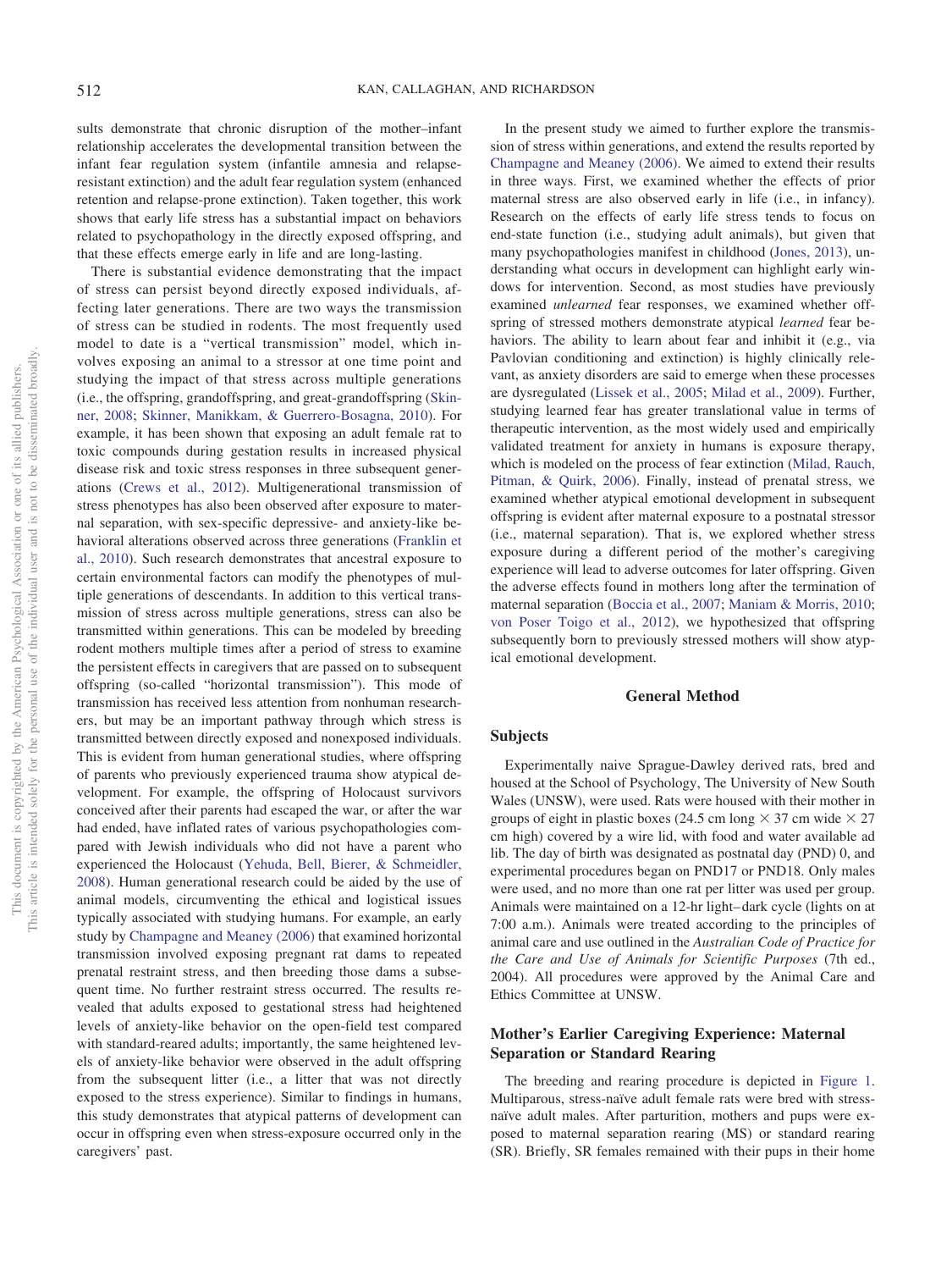

<span id="page-2-0"></span>*Figure 1.* Breeding protocol. Female rats were bred and then either reared with relatively little disruption (i.e., standard rearing) or were separated from their pups for 3-hr daily when the pups were PND2-14 (maternal separation). After pups from both conditions were weaned, the mothers were mated again to produce the next litter. Note that no further stress occurred. Offspring of the second litter were the focus of the research reported in this study.

cages while MS females were separated from their pups for 3-hr a day on PND2-14 (see [Callaghan & Richardson, 2011](#page-7-0) for details). After pup weaning (approximately PND21), mothers were again bred with stress-naive males. No further MS occurred for any of these subsequent litters (i.e., all mothers stayed with the pups from the subsequent litters). The average interval between maternal separation and the birth of the subsequent litter  $(MS<sub>SUB</sub>)$  was 55 days.<sup>1</sup>

#### **Scoring and Analyses**

In Experiments 1 and 2, freezing was used as the measure of learned fear, and was defined as the absence of all movement except that required for respiration [\(Fanselow, 1980\)](#page-7-9). A time sampling procedure was used (i.e., each rat was scored as freezing or not every 3-s), and these observations were then converted into a percentage score to indicate the proportion of total observations scored as freezing.

Because conditional stimulus (CS) elicited freezing is difficult to detect when rats display high levels of baseline (pre-CS) freezing, any rat that exhibited baseline freezing  $>60\%$  was excluded from the final analysis. Two out of 48 rats in Experiment 1 (from Group  $MS<sub>SUB</sub> - 1$  day) and three rats out of 48 in Experiment 2 (1) from Group  $MS_{SUB}$  – same, 1 from Group  $MS_{SUB}$  – different, and 1 from Group  $SR<sub>SUB</sub>$  – different) were excluded for having high baseline freezing.

A second observer that was unaware of the experimental condition of each rat scored a random sample (30%) of rats tested in each experiment. The interrater reliability was high ( $rs = .92$  to .98). SPSS (IBM SPSS Statistics 22) was used to analyze the data.

## **Experiment 1**

#### **Stimuli**

The CS was a white noise that increased the noise level in the chambers by 8 dB. The US was a 0.6 mA, 1-s footshock administered by a custom built constant-current shock generator. The software and hardware used were custom developed at UNSW.

## **Method**

The design was a  $2 \times 2$  factorial, with the first factor referring to the mother's previous caregiving experience (maternalseparation or standard-rearing) and the second factor referring to the interval between conditioning and test (1 day or 10 days). At P17, animals were placed in the experimental chamber (see Supplemental Material) for a 2-min adaptation period which was immediately followed by a 10-s presentation of the white noise CS. The shock US was administered during the last second of the CS. Six pairings of the CS and the US were given. The intertrial interval (ITI) ranged from 85 to 135-s with a mean of 110-s. After the last pairing, rats were returned to their home cages. Test involved placing rats in the experimental chamber and, after a 1-min adaptation period, presenting the CS continuously for 2-min.

## **Results**

A 2 (prior caregiving condition)  $\times$  2 (train-test interval) ANOVA on baseline freezing at test revealed a significant main effect of retention interval,  $F(1, 38) = 10.71$ ,  $p = .002$ , with those tested after 1 day ( $M = 15.05$ , *SEM* = 2.65) exhibiting higher levels of baseline freezing than those tested after 10 days (*M* 4.31, *SEM* = 2.21); no other effects were significant, largest  $F(1,$  $38) = 1.42$ ,  $p = .24$ . Given the significant effect of retention interval on baseline freezing, difference scores for test were calculated (i.e., CS-elicited freezing minus baseline freezing). [Figure](#page-3-0) [2](#page-3-0) shows that  $MS<sub>SUB</sub>$  and  $SR<sub>SUB</sub>$  groups displayed similar levels of CS-elicited freezing when tested 1 day after conditioning. However, when tested 10 days after conditioning,  $MS<sub>SUB</sub>$  rats had higher levels of CS-elicited freezing than did the  $SR<sub>SUB</sub>$  rats. Statistical analyses yielded a significant effect of the mother's prior caregiving experience,  $F(1, 38) = 5.76$ ,  $p = .02$ . No other effects were significant, including the interaction between the two conditions (largest  $F = 3.37$ ,  $p = .07$ ). Although the interaction was not significant, post hoc comparisons, using independent samples *t* tests, were done based on past findings in MS infants (discussed above). If Levene's test for equality of variances was violated, then the degrees of freedom were adjusted accordingly. These post hoc comparisons revealed that  $MS<sub>SUB</sub>$  rats did not differ when tested 1 Day or 10 Days after conditioning,  $t(17.61)$  = .53,  $p = .59$ . In contrast, there was a significant difference between  $SR<sub>SUB</sub>$  rats tested either 1 day or 10 days after conditioning,  $t(18) = 2.51, p = .02, 95\%$  confidence interval (CI) [3.8-42.0],  $d = .83$ . A comparison of  $MS<sub>SUB</sub>$  and  $SR<sub>SUB</sub>$  rats at the 10 day interval revealed a significant difference,  $t(16.25) = 2.33$ ,  $p = .03$ , 95% CI [2.44–53.6],  $d = 0.69$ . However, given that the Caregiving  $\times$  Retention Interval interaction was not significant, these post hoc comparisons should be interpreted with caution.

The results of Experiment 1 provide partial support for the hypothesis that fear retention during infancy is affected by the mother's previous stressful experience of being separated from her

<sup>&</sup>lt;sup>1</sup> Calculated from 17 out of 30 dams for which the dates were recorded.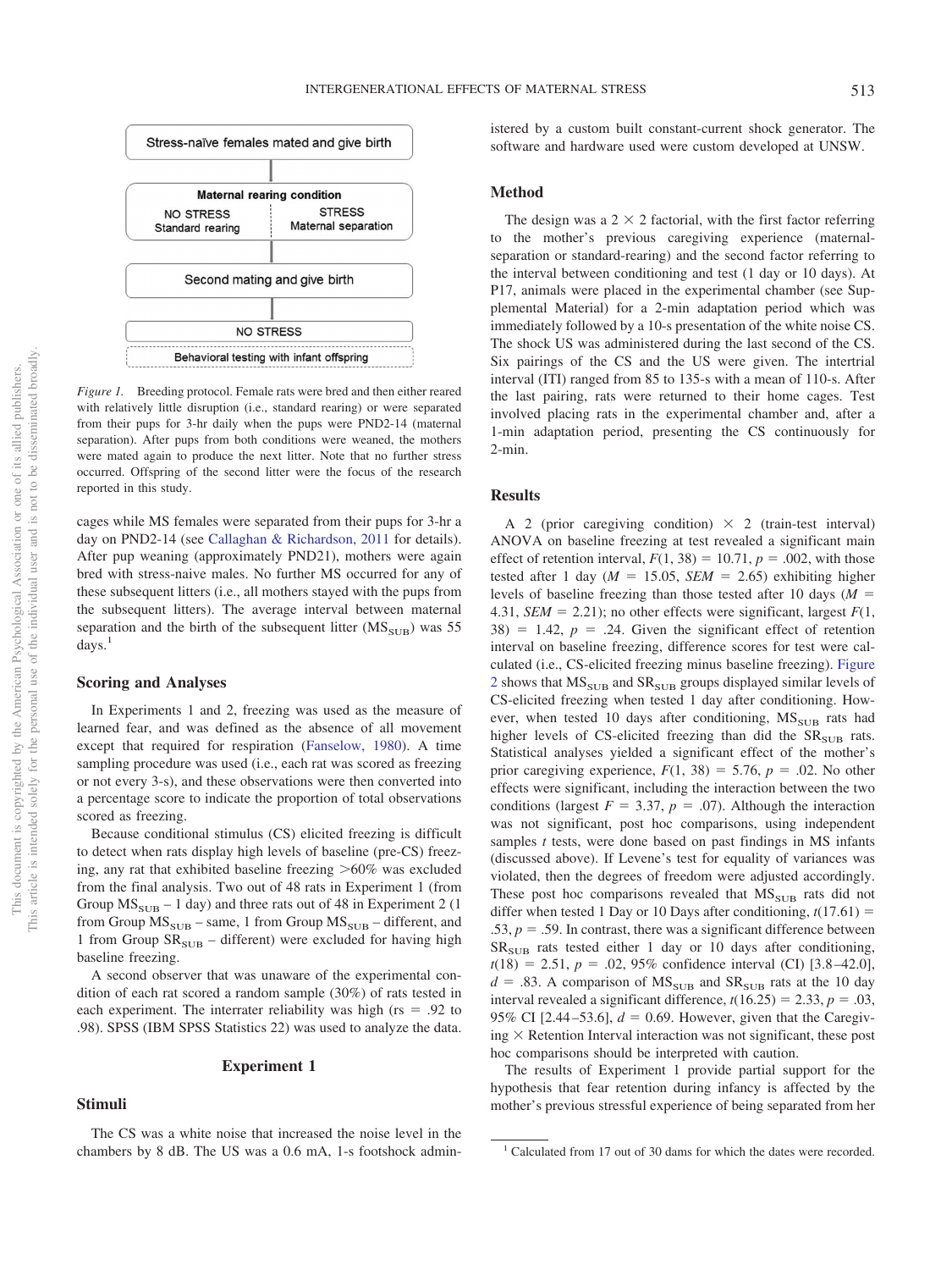

<span id="page-3-0"></span>*Figure 2.* Mean  $(\pm SEM)$  difference scores (CS-elicited freezing minus baseline freezing) in rats born to previously stressed  $(MS<sub>SUB</sub>)$  and standard-reared mothers  $(SR<sub>SUB</sub>)$  when tested for fear retention 1 day (PND 18; white bars) or 10 days (PND27; black bars) after conditioning. At the 1 day interval, similar, and high, levels of fear was observed in the  $SR<sub>SUB</sub>$  ( $n = 10$ ) and  $MS<sub>SUB</sub>$  ( $n = 10$ ) rats. However, at the 10 day interval,  $MS<sub>SUB</sub>$  (*n* = 12) rats exhibited higher levels of fear than  $SR<sub>SUB</sub>$  (*n* = 10) rats. Significant  $(p < .05)$  difference based on post hoc follow-up comparisons (independent samples *t* tests).

pups. As illustrated in [Figure 2,](#page-3-0) and suggested by the exploratory post hoc comparisons,  $SR_{SUB}$  infants appeared to display typical infantile amnesia whereas  $MS<sub>SUB</sub>$  infants did not. That is, the  $MS<sub>SUB</sub>$  infants exhibited good fear retention that is characteristic of adult-like memory, just like what has been reported for infants directly exposed to the maternal separation procedure [\(Callaghan](#page-7-1) [& Richardson, 2012\)](#page-7-1).

Direct exposure to maternal separation has also been shown to lead to atypical behavior on another measure of emotional regulation—fear inhibition. After extinguishing a fear association in a particular context, older animals typically show relapse when re-exposed to the fear-eliciting stimulus in a different context. This failure to inhibit fear in a context different to where extinction training occurred is referred to as the renewal effect and is most commonly observed when animals are re-exposed to the original training context at test (termed ABA renewal). Infants, however, are typically relapse-resistant (see [Revillo, Molina, Paglini, &](#page-8-14) [Arias, 2013,](#page-8-14) for some boundary conditions for this effect), unless they had been directly exposed to maternal separation [\(Callaghan](#page-7-0) [& Richardson, 2011\)](#page-7-0). In the following experiment, we examined whether the renewal effect is also observed in infant offspring born to mothers who experienced maternal separation with her previous **litter** 

## **Experiment 2**

## **Method**

The design was a  $2 \times 2$  factorial, with the first factor referring to the mother's previous caregiving experience (maternalseparation or standard-rearing) and the second factor referring to the test context in which the infant was tested after extinction (same or different to the extinction context). Across three consecutive days, PND17 rats underwent fear conditioning, extinction, and were then tested for relapse of extinguished fear (i.e., the renewal effect). The stimuli used (white noise and shock) were the same as in Experiment 1. The different chambers (see Supplemental Material) denoted as Context A or Context B were counterbalanced. During conditioning, rats were placed in Context A and underwent conditioning in the same way as in Experiment 1. The next day, rats in the "Same context" group received extinction training in either Context A or in Context B, and then the following day were tested in that same context (i.e., AAA or ABB condition). Rats in the "Different context" group received extinction training in Context B followed by test in Context A the next day (i.e., ABA condition).

Extinction involved a 2-min adaptation period, followed by five blocks of extinction, each consisting of six presentations of the 10-s CS with an ITI of 10-s. In total, the extinction session consisted of 30 nonreinforced presentations of the CS and was approximately 12-min in duration. Freezing was recorded during each presentation of the CS. Test involved the same procedure as in Experiment 1.

## **Results**

**Extinction.** The effect of prior maternal caregiving experience on baseline freezing in pups during extinction training was not significant ( $Ms = 38.95 \& 23.05\%$  for  $MS<sub>SUB</sub>$  and  $SR<sub>SUB</sub>$  groups, respectively;  $t(43) = 1.77$ ,  $p = .08$ ), but difference scores were analyzed for consistency with Experiment 1. The mean difference score on each block of extinction training is shown in [Figure 3a,](#page-4-0) which illustrates that infants in both rearing conditions exhibited high levels of freezing during the first block, and lower levels of freezing on subsequent blocks. A mixed-design analysis of variance (ANOVA) revealed a significant effect of block,  $F(4, 172) =$ 31.67,  $p < .001$ . No other effects were significant ( $Fs < 1$ ). In other words,  $MS<sub>SUB</sub>$  and  $SR<sub>SUB</sub>$  rats extinguished fear at the same rate, and did not differ in overall levels of fear across extinction training.

**Test.** There were no significant effects on baseline freezing levels (average across all groups  $\leq 15\%$ ; largest  $F(1, 41) = 2.02$ ,  $p = .16$ ). Levels of CS-elicited fear (difference scores) during test are shown in [Figure 3b,](#page-4-0) which illustrates that when  $SR_{SUB}$  infants were tested in the same or different context to extinction training, they exhibited low levels of freezing. In contrast, infants that were born to a previously stressed mother  $(MS<sub>SUB</sub>)$  exhibited high levels of fear when tested in a different context to extinction training, compared with  $MS<sub>SUB</sub>$  rats tested in the same context. In other words,  $MS_{SUB}$  rats exhibited the renewal effect while  $SR_{SUB}$ rats did not. A 2 (prior caregiving condition)  $\times$  2 (test context) ANOVA confirmed this description of the data. The main effect of test context was significant,  $F(1, 41) = 10.03$ ,  $p = .003$ , while that of prior maternal caregiving condition was not  $F(1, 41) = 3.28$ ,  $p = .07$ ; importantly, the interaction of these two factors was significant,  $F(1, 41) = 3.99$ ,  $p = .05$ ,  $\eta_p^2 = .089$ .

Post hoc comparisons revealed there were no differences in levels of freezing between  $SR<sub>SUB</sub>$  infants tested in the same or different context as extinction,  $t(19) = .83$ ,  $p = .41$ . In contrast,  $MS<sub>SUB</sub>$  infants tested in a different context exhibited significantly higher levels of fear compared with  $MS<sub>SUB</sub>$  infants tested in the same context as extinction training,  $t(22) = 3.64$ ,  $p = .001$ , 95% CI  $[14.87-54.24]$ ,  $d = 1.48$ .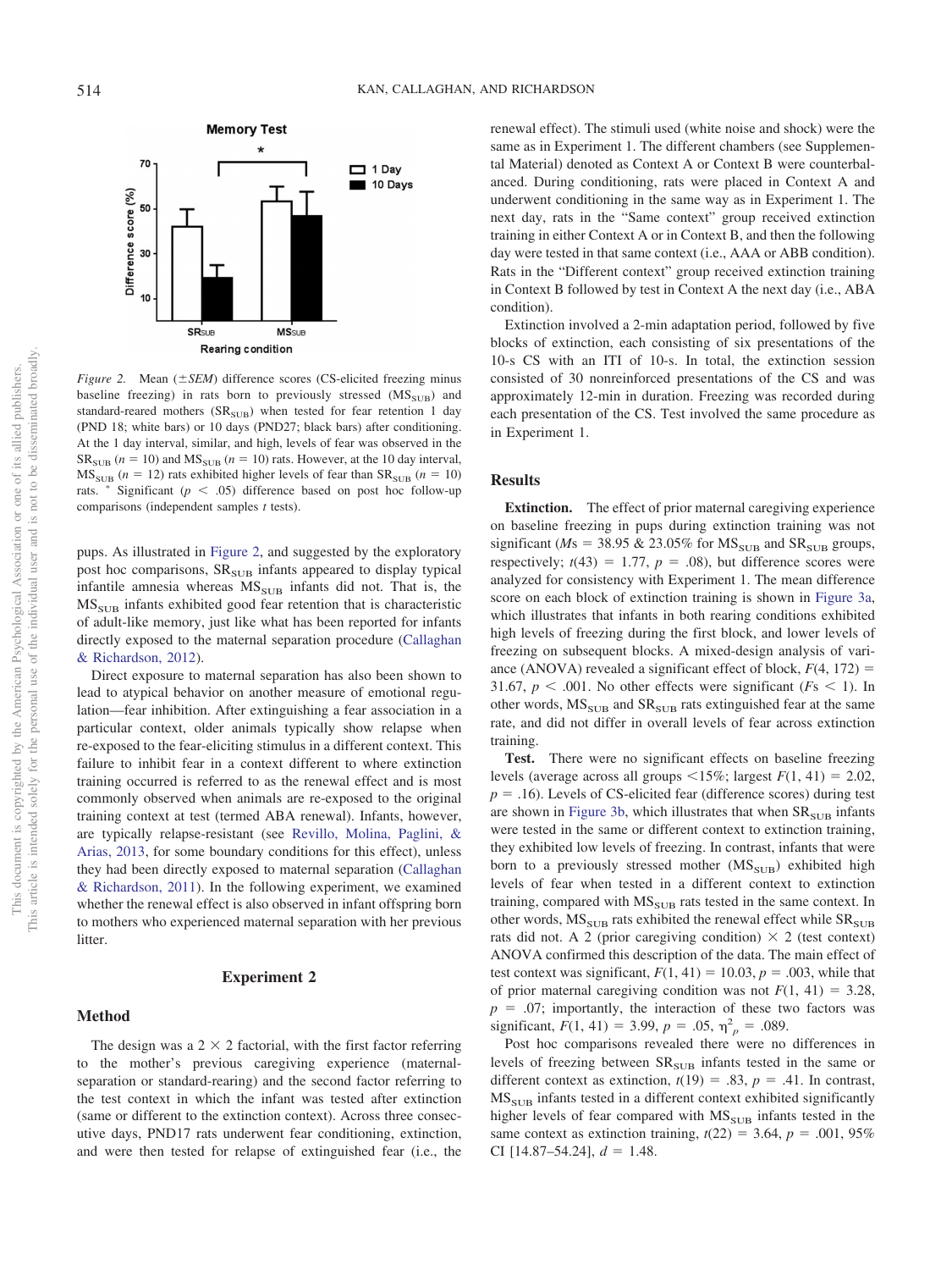

<span id="page-4-0"></span>*Figure 3.* Mean  $(\pm SEM)$  difference scores (CS-elicited freezing minus baseline freezing) during (a) extinction training in PND18 SR<sub>SUB</sub> ( $n = 21$ ; open circles) and MS<sub>SUB</sub> ( $n = 24$ ; closed circles) rats. Each block represents the average freezing across 6 CS presentations; and (b) test in PND19  $SR<sub>SUB</sub>$  and  $MS<sub>SUB</sub>$  rats tested in either the same (white bars;  $SR_{SUB}$ ,  $n = 11$ ;  $MS_{SUB}$ ,  $n = 12$ ) or different context (black bars;  $SR_{SUB}$ ,  $n = 10$ ;  $MS_{SUB}$ ,  $n = 12$ ) to extinction training. \* Significant ( $p < .01$ ) difference based on post hoc follow-up comparisons (independent samples *t* tests).

#### **Experiment 3**

The results of Experiments 1 and 2 show that the subsequent offspring of mothers exposed to postnatal stress with her prior litter acquire fear associations that persist for longer and that are more prone to relapse after extinction. These results were not because of  $MS<sub>SUB</sub>$  infants being more sensitive to shock (see Supplemental Materials). As noted earlier, [Champagne and](#page-7-6) [Meaney \(2006\)](#page-7-6) reported that adult offspring of mothers that had been prenatally stressed with a previous litter were found to exhibit more anxiety-like behavior on the open field test; in the present experiment we explored whether this heightened anxiety is also evident in infancy.

## **Method**

The two groups in this experiment differed only in terms of their mother's caregiving experience with her previous litter (MS or SR). At either P17 or P18, rats were tested for anxiety-like behavior on either the light-dark box or the elevated plus maze (different animals were used for each test). Tests were conducted in a dimly illuminated room (2.2 lux). A video camera was positioned above the apparatus to record the behavior of the animal. The light– dark box was a two compartment apparatus made of Perspex (each compartment measured 18 cm wide  $\times$  18.5 cm long  $\times$  20 cm high). One compartment had black opaque walls and black lid while the other had white opaque walls and a clear lid. The animal could move between the two compartments using a small opening  $(7.5 \text{ cm} \times 7.5 \text{ cm})$ , which could be closed with a metal sliding door. During test, the animal was confined in the dark compartment for 1-min after which the door was opened, allowing access to the light compartment. The latency to enter the light compartment with all four paws was recorded, as was the number of entries into the light compartment and total time in the light compartment during the 5-min test. The floor of each compartment was cleaned with 70% ethanol between sessions.

The elevated plus-maze consisted of two open arms and two closed arms that met at the center to form a cross (arms measured

113 cm long  $\times$  10.5 cm wide; walls on closed arm measured 40 cm high). The apparatus was elevated 53 cm off the floor. At test, each animal was placed in the center of the maze facing an open arm. Test was 5-min long, and the number of entries into the open and closed arms, as well as the total time spent in each type of arm, was measured. All four paws of the animal had to cross into an arm to be considered an entry. At the end of the test, the maze was cleaned with 70% ethanol.

## **Results**

Panels A and B in [Figure 4](#page-5-0) shows the mean response measures for the two groups on the light-dark box (data for total number of entries not shown). There were no differences in time to first entry, total number of entries, or total time in the light side of the compartment (largest  $t = -.64$ ). Panel C in [Figure](#page-5-0) [4](#page-5-0) shows the mean response for the two groups on time in the open arm of the elevated-plus maze. There were no group differences in the number of open arm entries (data not shown) or time spent in the open arms (largest  $t = .28$ ).

The results of Experiment 3 indicate that the mother's prior experience with postnatal stress does not heighten anxiety-like behavior in her future offspring when they are tested in infancy. Together with the results of Experiments 1 and 2, the results of this experiment suggest that prior maternal stress may only affect learned, but not unlearned, fear in her infant offspring.

#### **General Discussion**

The experiments in this study demonstrate that prior maternal stress affects the maturation of emotion regulation in her subsequent infant offspring, even when these offspring are not exposed directly to stress. Specifically, subsequent offspring of previously stressed mothers retained fear associations for longer and were more likely to relapse after extinction of fear during infancy than were infant offspring of standard mothers. This profile of fear responding is typically seen in older animals [\(Kim & Richardson,](#page-8-7)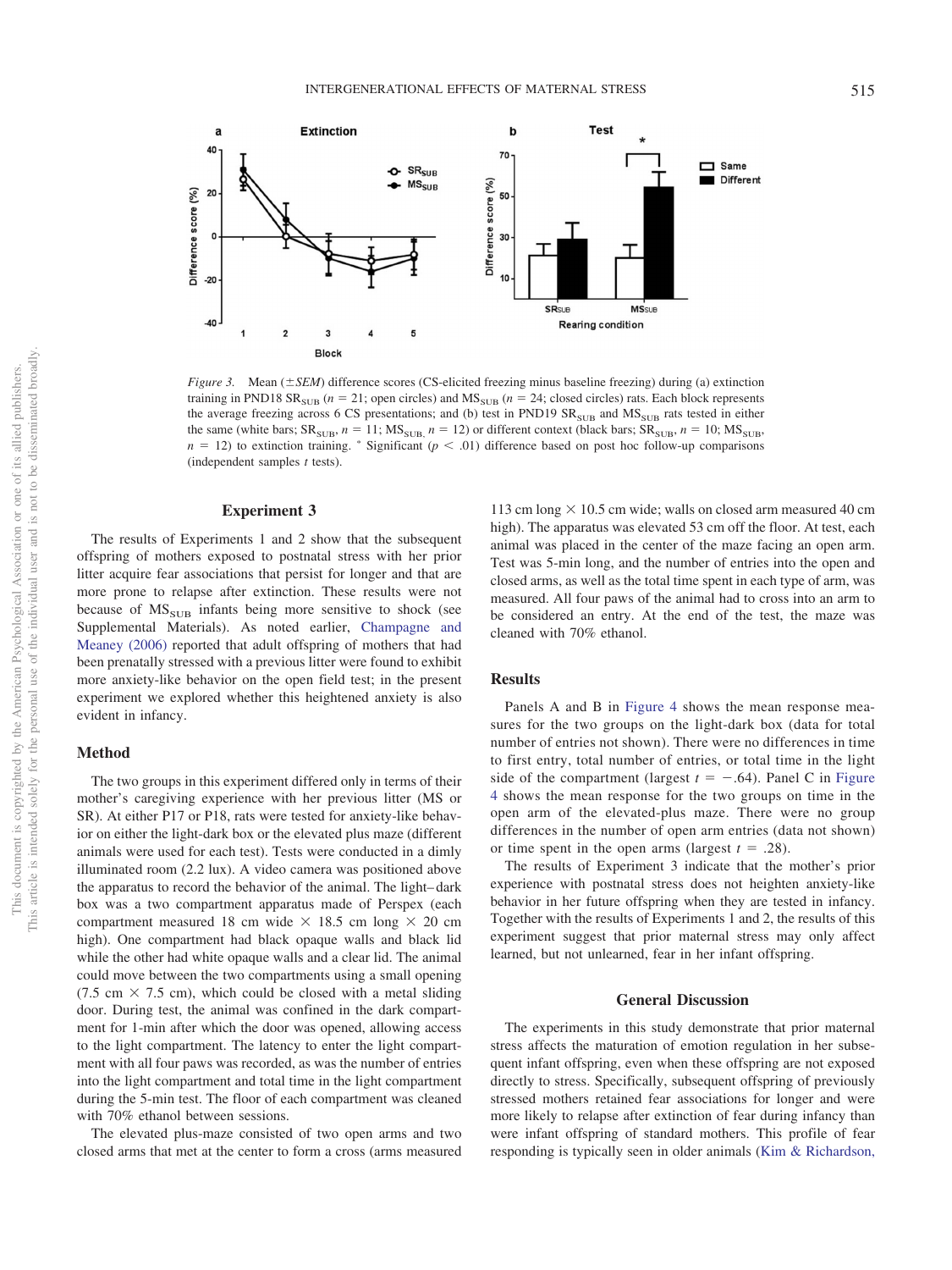

<span id="page-5-0"></span>*Figure 4.* (a) Mean ( $\pm$  *SEM*) latency to enter the light side of the compartment and (b) Total time spent in light side of the light-dark box ( $SR<sub>SUB</sub>$ , *n* = 9;  $MS<sub>SUB</sub>$ , *n* = 10); (c) Mean ( $\pm SEM$ ) time spent in the open arms of the elevated-plus maze (SR<sub>SUB</sub>,  $n = 10$ ; MS<sub>SUB</sub>,  $n = 9$ ).

[2010\)](#page-8-7), which suggests that infants of previously stressed mothers exhibit a precocious transition from the infant to the adult emotional regulation system. This same faster transition is also observed in infants directly exposed to the stress [\(Callaghan &](#page-7-1) [Richardson, 2012,](#page-7-1) [2011\)](#page-7-0). However, while those earlier studies showed that direct exposure to early life stress alters typical development of emotional regulation, what we show here is that the same pattern of accelerated emotional development can also occur indirectly via the mother's past exposure to stress.

Our findings that prior maternal stress alters emotional development in subsequent offspring is conceptually similar to the results reported in the study by [Champagne and Meaney \(2006\)](#page-7-6) that was described earlier. In that study, gestational stress led to atypical emotional behavior (as measured by the open field test) in the offspring that the mother was carrying at the time of the stress as well as in her subsequent offspring. We have extended these results by showing that the effect of prior maternal stress on subsequent offspring emotional development (a) also occurs after a postnatal stressor (i.e., maternal separation), (b) leads to atypical expression and inhibition of learned fear, and (c) is also observed in infant offspring (i.e., Champagne & Meaney tested adults).

One major difference between our results and those reported by [Champagne and Meaney \(2006\)](#page-7-6) is that we did not observe any effects on unlearned fear. There are a number of possible reasons for this difference. For example, we used different measures of unlearned fear (i.e., elevated plus maze and light-dark box) to Champagne and Meaney, who used the open field test. Another possibility is that this discrepancy may be because of methodological differences in the timing of the stress exposure (prenatal in Champagne and Meaney vs. postnatal in the current study). Finally, the different outcomes may be because of differences in the age of the animal at the time of testing, in that we tested infants while Champagne and Meaney tested adults. Indeed, studies have found age-dependent effects of prenatal stress on anxiety-like behavior [\(Dickerson, Lally, Gunnel, Birkle, & Salm, 2005;](#page-7-10) [Estan](#page-7-11)[islau & Morato, 2006\)](#page-7-11), such that prenatal stress did not affect general fearfulness in postnatal Day 25–30 animals (juveniles) but did lead to heightened fear in postnatal Day 45 and older animals (late adolescence to adulthood). This suggests that the effects of stress on offspring anxiety-like behavior might only be detected later in life. It is possible that the measures of anxiety used in infancy are not sensitive to detect the effects of early life stress or that more time is required before these effects develop.

The mechanisms underlying the transmission of the effects of prior maternal stress on the emotional development of future offspring are not yet understood, but alterations in various hormonal levels after stress are likely to be involved. As one example, [Maniam and Morris \(2010\)](#page-8-13) reported that dams exposed to the same maternal separation procedure used in this study have heightened basal plasma levels of the stress hormone corticosterone (CORT) compared with dams exposed to brief separations (15-min) on the same days. Further, these changes in CORT levels were observed 17 weeks after maternal separation had terminated, illustrating that this stressor causes a long-lasting alteration in the levels of CORT in the mothers. One way that elevated basal CORT levels in MS dams could be transmitted to subsequent offspring is in utero via placental transfer. The placenta acts as a barrier between the developing fetus and the maternal environment, and typically protects the fetus from circulating maternal stress hormones (for reviews, see [Braun, Challis, Newnham, & Sloboda, 2013;](#page-7-12) [O'Donnell, O'Connor, & Glover, 2009\)](#page-8-15). However, chronic stress exposure diminishes the protective function of the placenta, thereby allowing the fetus to be exposed to atypical levels of glucocorticoids [\(Lucassen et al., 2009;](#page-8-16) [Mairesse et al., 2007;](#page-8-17) [Welberg, Thrivikraman, & Plotsky, 2005\)](#page-9-3). It should be noted that the majority of these studies have been conducted using prenatal stress, and there is limited research on whether postnatal stress can exert enduring effects on placental function. This is a potential question for future research to investigate.

Another route by which elevated CORT levels in the mother could be transmitted to the infant is postnatally via the breastmilk [\(Macrì, Zoratto, & Laviola, 2011\)](#page-8-18). Indeed, past studies have shown that exposure to CORT via the mother's breast milk leads to the early emergence of adult-like fear behavior. Specifically, [Cal](#page-7-1)[laghan and Richardson \(2012\)](#page-7-1) reported that CORT mimics the effect of maternal separation in that chronic exposure to CORT via the mother's drinking water also led to the early emergence of adult-like fear retention in the infants. The role of CORT in permitting the expression of mature emotional regulation has also been shown in younger animals, such that PND8 infants given injections of CORT before odor-shock conditioning show odor avoidance instead of the paradoxical odor approach response typ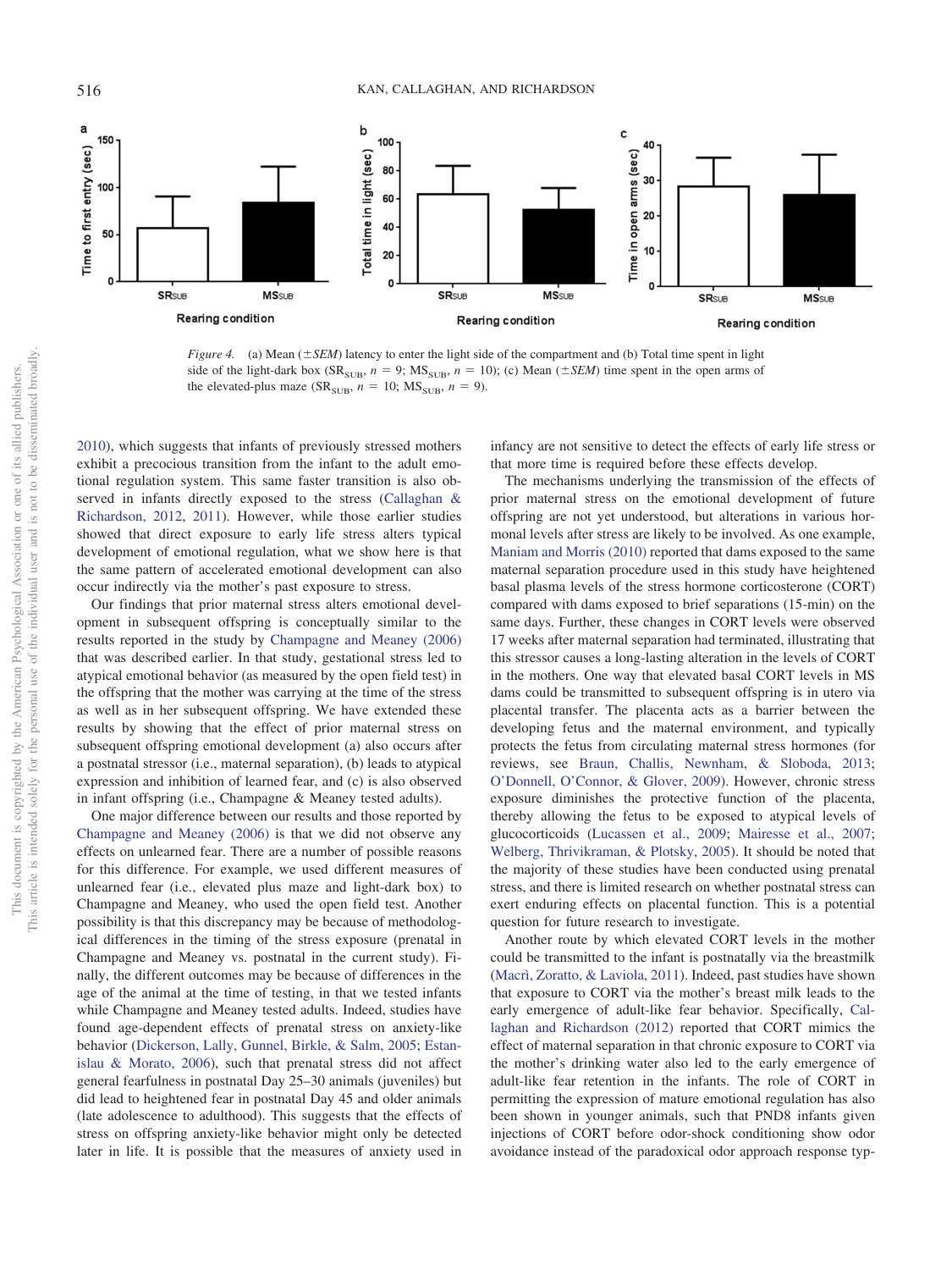ically observed in animals this age [\(Moriceau, Roth, & Sullivan,](#page-8-19) [2010;](#page-8-19) [Moriceau, Wilson, Levine, & Sullivan, 2006\)](#page-8-20). One way that CORT exposure could affect emotional development in the offspring is by altering activity in neural structures critical for mature emotional learning, such as the amygdala. In support of this, intraamygdala injections of CORT in PND8 animals led to activation of the amygdala in response to odor conditioning, an effect which is typically only seen in older animals [\(Moriceau et al.,](#page-8-20) [2006\)](#page-8-20). Together, these studies demonstrate that exposure to stress hormones can cause a precocious developmental shift in emotional regulation and suggests the same mechanism might also regulate the results reported in this study. It is possible there are other hormonal changes involved in the effects reported here. For example, oxytocin has been implicated in stress coping and regulates activity of the hypothalamic-pituitary-adrenal (HPA) axis [\(Amico,](#page-7-13) [Mantella, Vollmer, & Li, 2004;](#page-7-13) [Neumann, 2002;](#page-8-21) [Neumann,](#page-8-22) [Krömer, Toschi, & Ebner, 2000\)](#page-8-22) and amygdala [\(Ebner, Bosch,](#page-7-14) [Krömer, Singewald, & Neumann, 2005;](#page-7-14) [Viviani et al., 2011\)](#page-9-4). In addition, is has been demonstrated that the oxytocin system can become dysregulated in the mother after chronic stress [\(Cham](#page-7-6)[pagne & Meaney, 2006\)](#page-7-6).

In addition to long-term changes in neuroendocrine function, another physiological mechanism that could be responsible for the persistent effects of stress observed in the subsequent infant offspring are epigenetic changes to the mother after stress. While most epigenetic studies have focused on the effects of early life experiences on gene expression, there is mounting evidence that these changes can also occur in adults [\(Roth, 2012\)](#page-8-23). For example, restraint stress in adulthood leads to patterns of methylation across several regions of the hippocampus that vary depending on the length of stress exposure [\(Hunter, McCarthy, Milne, Pfaff, &](#page-7-15) [McEwen, 2009\)](#page-7-15). In addition, chronic psychosocial stress consisting of exposure to cat odor and social instability leads to hypermethylation of brain-derived neutrophic factor (BDNF) in the hippocampus and posttraumatic stress disorder (PTSD) like behavioral changes [\(Roth, Zoladz, Sweatt, & Diamond, 2011\)](#page-8-24). These data provide evidence that the social environment beyond infancy is capable of shifting patterns of gene expression with consequences for the future functioning of the individual [\(Champagne,](#page-7-16) [2010;](#page-7-16) [Hunter, 2012\)](#page-7-17). Thus, maternal separation (another type of chronic social stress) could potentially alter the dam's gene expression, contributing to alterations in her stress physiology and behavior; importantly, these effects could persist beyond a subsequent rearing experience to shape future offspring development.

While epigenetic changes (or biological inheritance) is proposed to be one route by which environmental experiences are passed onto later generations, another route involves social transmission [\(Dias, Maddox, Klengel, & Ressler, 2015;](#page-7-18) [Klengel, Dias, &](#page-8-25) [Ressler, 2015\)](#page-8-25). This involves transfer of information to offspring via the rearing environment. For example, pioneering studies by Meaney and colleagues (see [Meaney, 2001\)](#page-8-26) documented naturally occurring variations in the frequency and quality of licking, grooming, and arched back nursing (LG-ABN) toward offspring. These maternal behaviors shape offspring development, such that adult offspring raised by low LG-ABN mothers tend to exhibit heightened anxiety-like behavior (i.e., increased startle responses, decreased open-field exploration, and dysregulated HPA activity [\(Caldji et al., 1998;](#page-7-19) [Liu et al., 1997\)](#page-8-27). Of importance for the current study is the finding that stressors can alter these grooming and nursing behaviors. Specifically, females previously characterized as high LG-ABN mothers became low LG-ABN mothers after chronic gestational stress [\(Champagne & Meaney, 2006\)](#page-7-6). This alteration was long-lasting as these mothers continued to show low LG-ABN toward a subsequent litter, despite no additional exposure to the stressor. Changes in maternal behavior have also been observed after postnatal stress with dams exposed to an impoverished rearing environment (i.e., significantly reduced nesting material) showing an increase in the levels of abusive behaviors (e.g., stepping, throwing) directed toward pups [\(Raineki, Cortés, Bel](#page-8-28)[noue, & Sullivan, 2012;](#page-8-28) [Raineki, Moriceau, & Sullivan, 2010\)](#page-8-29). The adolescent offspring of these abusive mothers exhibited depressive-like profiles as measured by the forced-swim test, as well as heightened amygdala activity in response to forced swim stress [\(Raineki et al., 2012\)](#page-8-28). Overall, these studies indicate that parental behavior can shape the development of stress phenotypes in the offspring, and that alterations in maternal behavior is a promising mechanism for the heightened fear behavior observed on some measures in the current study.

In addition to direct maternal care, social transmission of stress effects can occur via parental modeling. In humans, displaying anxious behaviors in the child's presence has been shown to play a major role in the intergenerational transfer of fear and anxiety [\(Eley et al., 2015;](#page-7-20) [Gerull & Rapee, 2002;](#page-7-21) [Waters, West, &](#page-9-5) [Mendes, 2014\)](#page-9-5). Similar results have been found in rodent work, such that infant offspring can acquire fear to a conditioned stimulus vicariously through their mother [\(Chang & Debiec, 2016;](#page-7-22) [Debiec & Sullivan, 2014\)](#page-7-23). Furthermore, exposing mothers to a social aversive stimulus (i.e., adult male intruder) in the presence of their infant offspring leads to the precocious expression of fear to that stimulus in the offspring [\(Zuluaga, Agrati, Uriarte, &](#page-9-6) [Ferreira, 2014\)](#page-9-6). Together, these data provide further evidence that the mother can modulate her offspring's affective development. Given that offspring in the current study also display precocious fear behavior, it is possible that a similar parental display of heightened fear occurs in mothers after maternal separation. There have been several potential contributing mechanisms outlined above and it will be important for future studies to disentangle the effects of behavioral/social transmission and biological inheritance on offspring development (see [Dias et al., 2015;](#page-7-18) [Klengel et al.,](#page-8-25) [2015\)](#page-8-25).

The finding that prior caregiver stress impacts later offspring development has also been observed in humans. As noted previously, studies conducted on Holocaust survivors post-WWII indicate significant covariation between caregiver and child mental health [\(Betancourt, McBain, Newnham, & Brennan, 2015\)](#page-7-24). Similarly, a study on survivors of the Khmer Rouge Regime in Cambodia found that maternal PTSD symptoms and level of trauma exposure significantly correlated with anxiety and depression in their teenage daughters (who had been conceived outside of the regime; [Field, Muong, & Sochanvimean, 2013\)](#page-7-25). In addition, the link between prior parental stress and offspring development has been demonstrated on controlled laboratory measures. Specifically, prior maternal abuse was related to heightened levels of dark-enhanced startle (a behavioral measure of anxiety) in their children, compared with peers of nonstressed mothers [\(Jovanovic](#page-7-26) [et al., 2011\)](#page-7-26). This relationship was not accounted for by the mother's psychopathology or the child's own trauma exposure; thus highlighting the unique link between past parental experi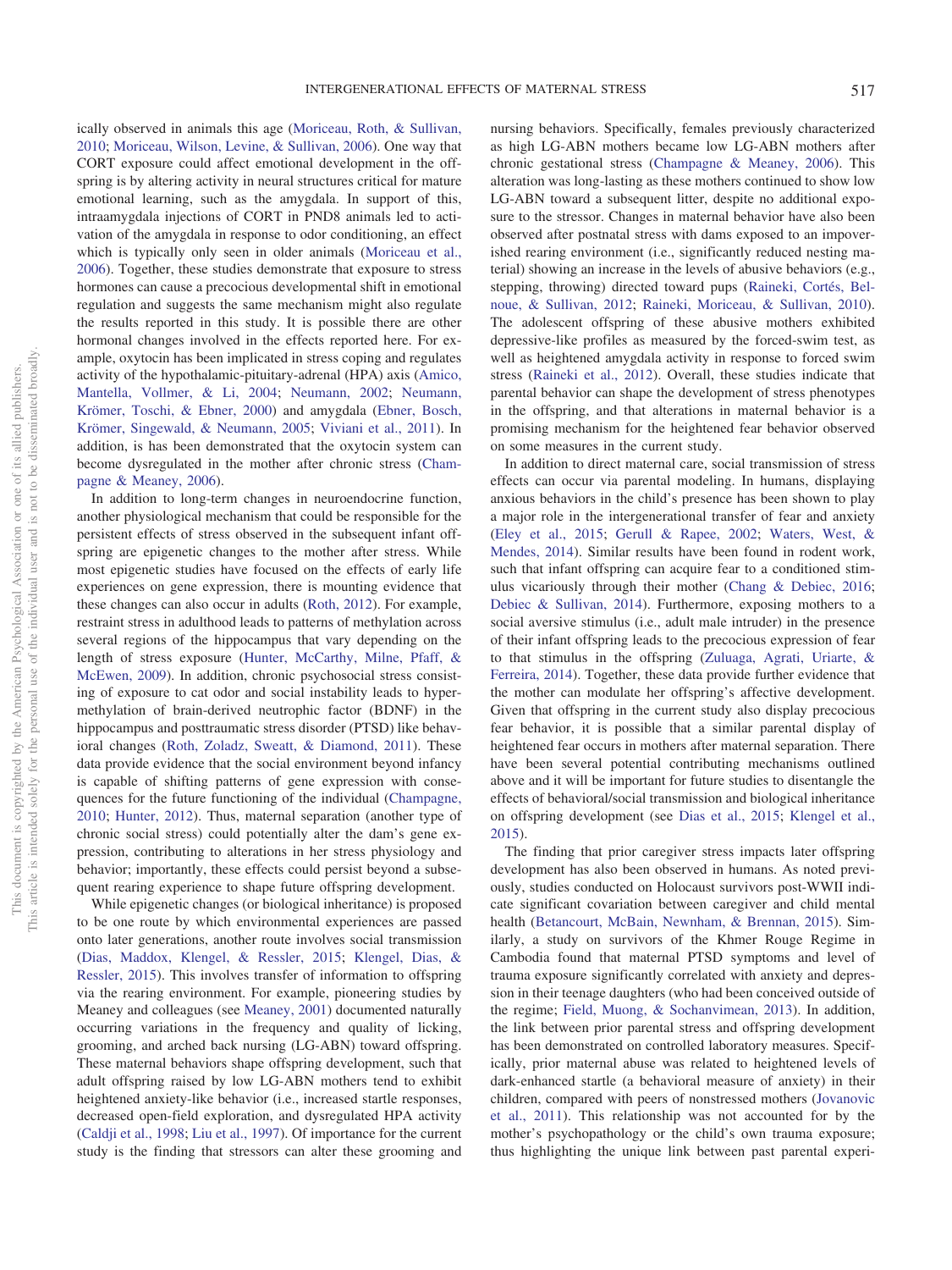ences and outcomes in offspring. The results from the current study parallel these human findings by demonstrating that parental experiences exert persisting effects on offspring development. Such similarities highlight the translational value in using animals to study the effects of generational transmission of stress. Animal models such as the one described in this study will allow researchers to circumvent the various methodological and ethical constraints associated with studying stress in humans. We must now determine the mechanisms mediating these effects (e.g., persistent changes in levels of stress hormones and/or parenting behavior). Such information can then be used to develop treatments for caregivers that have experienced trauma, thereby limiting the generational impact of stress exposure on later offspring.

#### **References**

- <span id="page-7-2"></span>Aisa, B., Tordera, R., Lasheras, B., Del Río, J., & Ramírez, M. J. (2007). Cognitive impairment associated to HPA axis hyperactivity after maternal separation in rats. *Psychoneuroendocrinology, 32,* 256 –266. [http://](http://dx.doi.org/10.1016/j.psyneuen.2006.12.013) [dx.doi.org/10.1016/j.psyneuen.2006.12.013](http://dx.doi.org/10.1016/j.psyneuen.2006.12.013)
- <span id="page-7-13"></span>Amico, J. A., Mantella, R. C., Vollmer, R. R., & Li, X. (2004). Anxiety and stress responses in female oxytocin deficient mice. *Journal of Neuroendocrinology, 16,* 319 –324. [http://dx.doi.org/10.1111/j.0953-8194.2004](http://dx.doi.org/10.1111/j.0953-8194.2004.01161.x) [.01161.x](http://dx.doi.org/10.1111/j.0953-8194.2004.01161.x)
- <span id="page-7-24"></span>Betancourt, T. S., McBain, R. K., Newnham, E. A., & Brennan, R. T. (2015). The intergenerational impact of war: Longitudinal relationships between caregiver and child mental health in postconflict Sierra Leone. *Journal of Child Psychology and Psychiatry, 56,* 1101–1107. [http://dx](http://dx.doi.org/10.1111/jcpp.12389) [.doi.org/10.1111/jcpp.12389](http://dx.doi.org/10.1111/jcpp.12389)
- <span id="page-7-8"></span>Boccia, M. L., Razzoli, M., Vadlamudi, S. P., Trumbull, W., Caleffie, C., & Pedersen, C. A. (2007). Repeated long separations from pups produce depression-like behavior in rat mothers. *Psychoneuroendocrinology, 32,* 65–71. <http://dx.doi.org/10.1016/j.psyneuen.2006.10.004>
- <span id="page-7-12"></span>Braun, T., Challis, J. R., Newnham, J. P., & Sloboda, D. M. (2013). Early-life glucocorticoid exposure: The hypothalamic-pituitary-adrenal axis, placental function, and long-term disease risk. *Endocrine Reviews, 34,* 885–916. <http://dx.doi.org/10.1210/er.2013-1012>
- <span id="page-7-19"></span>Caldji, C., Tannenbaum, B., Sharma, S., Francis, D., Plotsky, P. M., & Meaney, M. J. (1998). Maternal care during infancy regulates the development of neural systems mediating the expression of fearfulness in the rat. *Proceedings of the National Academy of Sciences of the United States of America, 95,* 5335–5340. [http://dx.doi.org/10.1073/pnas.95.9](http://dx.doi.org/10.1073/pnas.95.9.5335) [.5335](http://dx.doi.org/10.1073/pnas.95.9.5335)
- <span id="page-7-0"></span>Callaghan, B. L., & Richardson, R. (2011). Maternal separation results in early emergence of adult-like fear and extinction learning in infant rats. *Behavioral Neuroscience, 125,* 20 –28. [http://dx.doi.org/10.1037/](http://dx.doi.org/10.1037/a0022008) [a0022008](http://dx.doi.org/10.1037/a0022008)
- <span id="page-7-1"></span>Callaghan, B. L., & Richardson, R. (2012). The effect of adverse rearing environments on persistent memories in young rats: Removing the brakes on infant fear memories. *Translational Psychiatry, 2,* e138. <http://dx.doi.org/10.1038/tp.2012.65>
- <span id="page-7-16"></span>Champagne, F. A. (2010). Epigenetic influence of social experiences across the lifespan. *Developmental Psychobiology, 52,* 299 –311.
- <span id="page-7-6"></span>Champagne, F. A., & Meaney, M. J. (2006). Stress during gestation alters postpartum maternal care and the development of the offspring in a rodent model. *Biological Psychiatry, 59,* 1227–1235. [http://dx.doi.org/](http://dx.doi.org/10.1016/j.biopsych.2005.10.016) [10.1016/j.biopsych.2005.10.016](http://dx.doi.org/10.1016/j.biopsych.2005.10.016)
- <span id="page-7-22"></span>Chang, D. J., & Debiec, J. (2016). Neural correlates of the mother-to-infant social transmission of fear. *Journal of Neuroscience Research, 94,* 526 –534. <http://dx.doi.org/10.1002/jnr.23739>
- <span id="page-7-4"></span>Crews, D., Gillette, R., Scarpino, S. V., Manikkam, M., Savenkova, M. I., & Skinner, M. K. (2012). Epigenetic transgenerational inheritance of altered stress responses. *Proceedings of the National Academy of Sci-*

*ences of the United States of America, 109,* 9143–9148. [http://dx.doi](http://dx.doi.org/10.1073/pnas.1118514109) [.org/10.1073/pnas.1118514109](http://dx.doi.org/10.1073/pnas.1118514109)

- <span id="page-7-3"></span>Daniels, W. M., Pietersen, C. Y., Carstens, M. E., & Stein, D. J. (2004). Maternal separation in rats leads to anxiety-like behavior and a blunted ACTH response and altered neurotransmitter levels in response to a subsequent stressor. *Metabolic Brain Disease, 19,* 3–14. [http://dx.doi](http://dx.doi.org/10.1023/B:MEBR.0000027412.19664.b3) [.org/10.1023/B:MEBR.0000027412.19664.b3](http://dx.doi.org/10.1023/B:MEBR.0000027412.19664.b3)
- <span id="page-7-23"></span>Debiec, J., & Sullivan, R. M. (2014). Intergenerational transmission of emotional trauma through amygdala-dependent mother-to-infant transfer of specific fear. *Proceedings of the National Academy of Sciences of the United States of America, 111,* 12222–12227. [http://dx.doi.org/10.1073/](http://dx.doi.org/10.1073/pnas.1316740111) [pnas.1316740111](http://dx.doi.org/10.1073/pnas.1316740111)
- <span id="page-7-18"></span>Dias, B. G., Maddox, S. A., Klengel, T., & Ressler, K. J. (2015). Epigenetic mechanisms underlying learning and the inheritance of learned behaviors. *Trends in Neurosciences, 38,* 96 –107. [http://dx.doi.org/10.1016/j](http://dx.doi.org/10.1016/j.tins.2014.12.003) [.tins.2014.12.003](http://dx.doi.org/10.1016/j.tins.2014.12.003)
- <span id="page-7-10"></span>Dickerson, P. A., Lally, B. E., Gunnel, E., Birkle, D. L., & Salm, A. K. (2005). Early emergence of increased fearful behavior in prenatally stressed rats. *Physiology & Behavior, 86,* 586 –593. [http://dx.doi.org/10](http://dx.doi.org/10.1016/j.physbeh.2005.08.025) [.1016/j.physbeh.2005.08.025](http://dx.doi.org/10.1016/j.physbeh.2005.08.025)
- <span id="page-7-14"></span>Ebner, K., Bosch, O. J., Krömer, S. A., Singewald, N., & Neumann, I. D. (2005). Release of oxytocin in the rat central amygdala modulates stress-coping behavior and the release of excitatory amino acids. *Neuropsychopharmacology, 30,* 223–230. [http://dx.doi.org/10.1038/sj.npp](http://dx.doi.org/10.1038/sj.npp.1300607) [.1300607](http://dx.doi.org/10.1038/sj.npp.1300607)
- <span id="page-7-20"></span>Eley, T. C., McAdams, T. A., Rijsdijk, F. V., Lichtenstein, P., Narusyte, J., Reiss, D.,... Neiderhiser, J. M. (2015). The intergenerational transmission of anxiety: A children-of-twins study. *The American Journal of Psychiatry, 172,* 630 – 637. [http://dx.doi.org/10.1176/appi.ajp.2015](http://dx.doi.org/10.1176/appi.ajp.2015.14070818) [.14070818](http://dx.doi.org/10.1176/appi.ajp.2015.14070818)
- <span id="page-7-11"></span>Estanislau, C., & Morato, S. (2006). Behavior ontogeny in the elevated plus-maze: Prenatal stress effects. *International Journal of Developmental Neuroscience, 24,* 255–262. [http://dx.doi.org/10.1016/j.ijdevneu](http://dx.doi.org/10.1016/j.ijdevneu.2006.03.001) [.2006.03.001](http://dx.doi.org/10.1016/j.ijdevneu.2006.03.001)
- <span id="page-7-9"></span>Fanselow, M. S. (1980). Signaled shock-free periods and preference for signaled shock. *Journal of Experimental Psychology: Animal Behavior Processes, 6,* 65– 80. <http://dx.doi.org/10.1037/0097-7403.6.1.65>
- <span id="page-7-25"></span>Field, N. P., Muong, S., & Sochanvimean, V. (2013). Parental styles in the intergenerational transmission of trauma stemming from the Khmer Rouge regime in Cambodia. *American Journal of Orthopsychiatry, 83,* 483– 494. <http://dx.doi.org/10.1111/ajop.12057>
- <span id="page-7-5"></span>Franklin, T. B., Russig, H., Weiss, I. C., Gräff, J., Linder, N., Michalon, A., . . . Mansuy, I. M. (2010). Epigenetic transmission of the impact of early stress across generations. *Biological Psychiatry, 68, 408-415. [http://dx](http://dx.doi.org/10.1016/j.biopsych.2010.05.036)* [.doi.org/10.1016/j.biopsych.2010.05.036](http://dx.doi.org/10.1016/j.biopsych.2010.05.036)
- <span id="page-7-21"></span>Gerull, F. C., & Rapee, R. M. (2002). Mother knows best: Effects of maternal modelling on the acquisition of fear and avoidance behaviour in toddlers. *Behaviour Research and Therapy, 40,* 279 –287. [http://dx](http://dx.doi.org/10.1016/S0005-7967%2801%2900013-4) [.doi.org/10.1016/S0005-7967\(01\)00013-4](http://dx.doi.org/10.1016/S0005-7967%2801%2900013-4)
- <span id="page-7-17"></span>Hunter, R. G. (2012). Epigenetic effects of stress and corticosteroids in the brain. *Frontiers in Cellular Neuroscience, 6,* 18. [http://dx.doi.org/10](http://dx.doi.org/10.3389/fncel.2012.00018) [.3389/fncel.2012.00018](http://dx.doi.org/10.3389/fncel.2012.00018)
- <span id="page-7-15"></span>Hunter, R. G., McCarthy, K. J., Milne, T. A., Pfaff, D. W., & McEwen, B. S. (2009). Regulation of hippocampal H3 histone methylation by acute and chronic stress. *Proceedings of the National Academy of Sciences of the United States of America, 106,* 20912–20917. [http://dx](http://dx.doi.org/10.1073/pnas.0911143106) [.doi.org/10.1073/pnas.0911143106](http://dx.doi.org/10.1073/pnas.0911143106)
- <span id="page-7-7"></span>Jones, P. B. (2013). Adult mental health disorders and their age at onset. *The British Journal of Psychiatry, 54,* s5–s10. [http://dx.doi.org/10.1192/](http://dx.doi.org/10.1192/bjp.bp.112.119164) [bjp.bp.112.119164](http://dx.doi.org/10.1192/bjp.bp.112.119164)
- <span id="page-7-26"></span>Jovanovic, T., Smith, A., Kamkwalala, A., Poole, J., Samples, T., Norrholm, S. D.,... Bradley, B. (2011). Physiological markers of anxiety are increased in children of abused mothers. *Journal of Child Psychol-*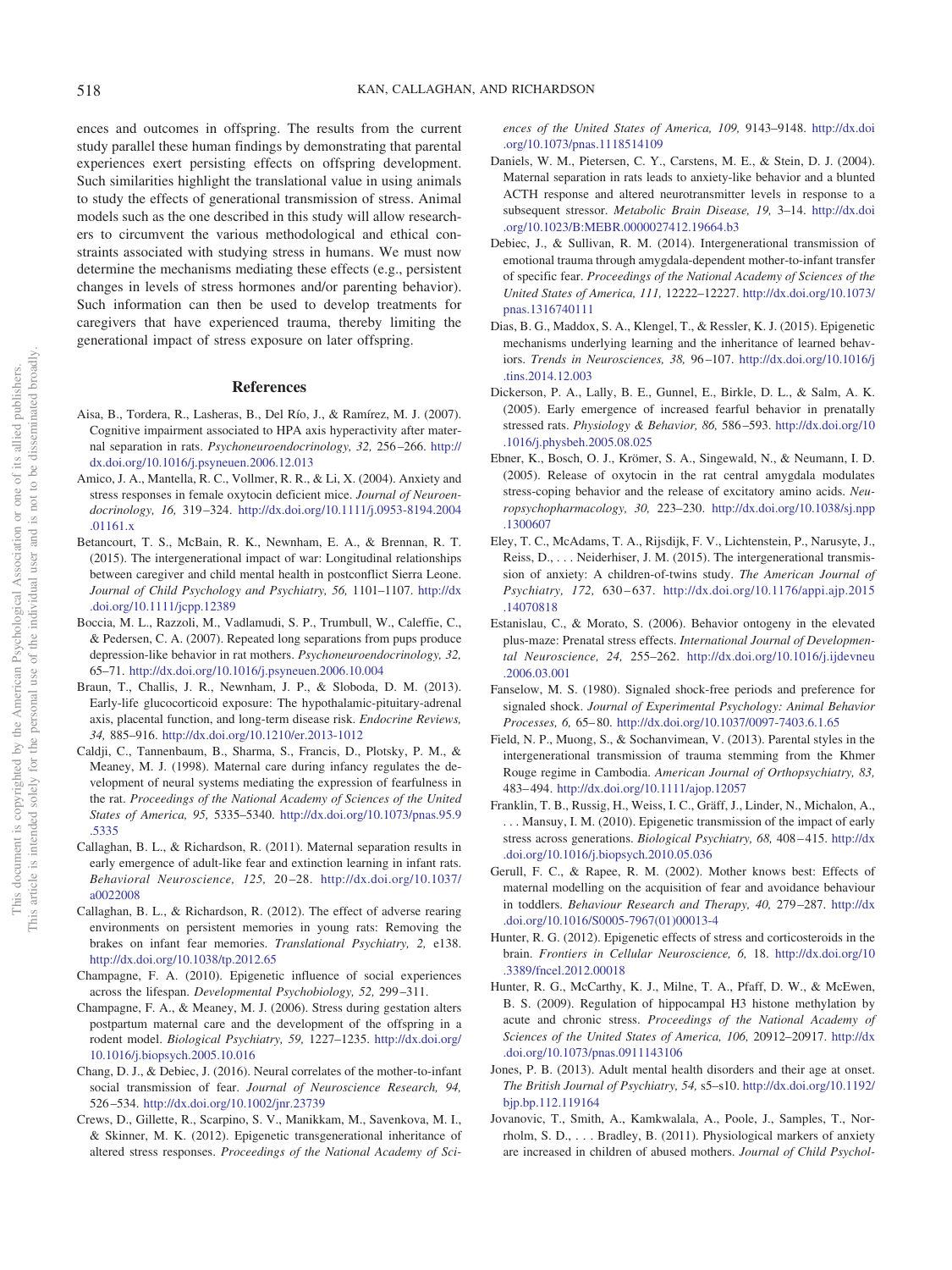*ogy and Psychiatry, 52,* 844 – 852. [http://dx.doi.org/10.1111/j.1469-7610](http://dx.doi.org/10.1111/j.1469-7610.2011.02410.x) [.2011.02410.x](http://dx.doi.org/10.1111/j.1469-7610.2011.02410.x)

- <span id="page-8-5"></span>Kim, J. H., McNally, G. P., & Richardson, R. (2006). Recovery of fear memories in rats: Role of gamma-amino butyric acid (GABA) in infantile amnesia. *Behavioral Neuroscience, 120,* 40 – 48. [http://dx.doi.org/10](http://dx.doi.org/10.1037/0735-7044.120.1.40) [.1037/0735-7044.120.1.40](http://dx.doi.org/10.1037/0735-7044.120.1.40)
- <span id="page-8-6"></span>Kim, J. H., & Richardson, R. (2007). A developmental dissociation of context and GABA effects on extinguished fear in rats. *Behavioral Neuroscience, 121,* 131–139. [http://dx.doi.org/10.1037/0735-7044.121.1](http://dx.doi.org/10.1037/0735-7044.121.1.131) [.131](http://dx.doi.org/10.1037/0735-7044.121.1.131)
- <span id="page-8-7"></span>Kim, J. H., & Richardson, R. (2010). New findings on extinction of conditioned fear early in development: Theoretical and clinical implications. *Biological Psychiatry, 67,* 297–303. [http://dx.doi.org/10.1016/j](http://dx.doi.org/10.1016/j.biopsych.2009.09.003) [.biopsych.2009.09.003](http://dx.doi.org/10.1016/j.biopsych.2009.09.003)
- <span id="page-8-25"></span>Klengel, T., Dias, B. G., & Ressler, K. J. (2015). Models of intergenerational and transgenerational transmission of risk for psychopathology in mice. *Neuropsychopharmacology, 41,* 219 –231. [http://dx.doi.org/10](http://dx.doi.org/10.1038/npp.2015.249) [.1038/npp.2015.249](http://dx.doi.org/10.1038/npp.2015.249)
- <span id="page-8-10"></span>Lissek, S., Powers, A. S., McClure, E. B., Phelps, E. A., Woldehawariat, G., Grillon, C., & Pine, D. S. (2005). Classical fear conditioning in the anxiety disorders: A meta-analysis. *Behaviour Research and Therapy, 43,* 1391–1424. <http://dx.doi.org/10.1016/j.brat.2004.10.007>
- <span id="page-8-27"></span>Liu, D., Diorio, J., Tannenbaum, B., Caldji, C., Francis, D., Freedman, A., . . . Meaney, M. J. (1997). Maternal care, hippocampal glucocorticoid receptors, and hypothalamic-pituitary-adrenal responses to stress. *Science, 277,* 1659 –1662. <http://dx.doi.org/10.1126/science.277.5332.1659>
- <span id="page-8-16"></span>Lucassen, P. J., Bosch, O. J., Jousma, E., Krömer, S. A., Andrew, R., Seckl, J. R., & Neumann, I. D. (2009). Prenatal stress reduces postnatal neurogenesis in rats selectively bred for high, but not low, anxiety: Possible key role of placental 11 $\beta$ -hydroxysteroid dehydrogenase type 2. *European Journal of Neuroscience, 29,* 97–103. [http://dx.doi.org/10](http://dx.doi.org/10.1111/j.1460-9568.2008.06543.x) [.1111/j.1460-9568.2008.06543.x](http://dx.doi.org/10.1111/j.1460-9568.2008.06543.x)
- <span id="page-8-0"></span>Lupien, S. J., McEwen, B. S., Gunnar, M. R., & Heim, C. (2009). Effects of stress throughout the lifespan on the brain, behaviour and cognition. *Nature Reviews Neuroscience, 10,* 434 – 445. [http://dx.doi.org/10.1038/](http://dx.doi.org/10.1038/nrn2639) [nrn2639](http://dx.doi.org/10.1038/nrn2639)
- <span id="page-8-18"></span>Macrì, S., Zoratto, F., & Laviola, G. (2011). Early-stress regulates resilience, vulnerability and experimental validity in laboratory rodents through mother-offspring hormonal transfer. *Neuroscience and Biobehavioral Reviews, 35,* 1534 –1543. [http://dx.doi.org/10.1016/j.neubiorev](http://dx.doi.org/10.1016/j.neubiorev.2010.12.014) [.2010.12.014](http://dx.doi.org/10.1016/j.neubiorev.2010.12.014)
- <span id="page-8-17"></span>Mairesse, J., Lesage, J., Breton, C., Bréant, B., Hahn, T., Darnaudéry, M., . . . Viltart, O. (2007). Maternal stress alters endocrine function of the feto-placental unit in rats. *American Journal of Physiology Endocrinology and Metabolism, 292,* E1526 –E1533. [http://dx.doi.org/10.1152/](http://dx.doi.org/10.1152/ajpendo.00574.2006) [ajpendo.00574.2006](http://dx.doi.org/10.1152/ajpendo.00574.2006)
- <span id="page-8-13"></span>Maniam, J., & Morris, M. J. (2010). Long-term postpartum anxiety and depression-like behavior in mother rats subjected to maternal separation are ameliorated by palatable high fat diet. *Behavioural Brain Research, 208,* 72–79. <http://dx.doi.org/10.1016/j.bbr.2009.11.005>
- <span id="page-8-2"></span>Matthews, K., Robbins, T. W., Everitt, B. J., & Caine, S. B. (1999). Repeated neonatal maternal separation alters intravenous cocaine selfadministration in adult rats. *Psychopharmacology, 141,* 123–134. [http://](http://dx.doi.org/10.1007/s002130050816) [dx.doi.org/10.1007/s002130050816](http://dx.doi.org/10.1007/s002130050816)
- <span id="page-8-26"></span>Meaney, M. J. (2001). Maternal care, gene expression, and the transmission of individual differences in stress reactivity across generations. *Annual Review of Neuroscience, 24,* 1161–1192. [http://dx.doi.org/10](http://dx.doi.org/10.1146/annurev.neuro.24.1.1161) [.1146/annurev.neuro.24.1.1161](http://dx.doi.org/10.1146/annurev.neuro.24.1.1161)
- <span id="page-8-3"></span>Michaels, C. C., & Holtzman, S. G. (2008). Early postnatal stress alters place conditioning to both  $\mu$ - and  $\kappa$ -opioid agonists. *The Journal of Pharmacology and Experimental Therapeutics, 325,* 313–318. [http://dx](http://dx.doi.org/10.1124/jpet.107.129908) [.doi.org/10.1124/jpet.107.129908](http://dx.doi.org/10.1124/jpet.107.129908)
- <span id="page-8-11"></span>Milad, M. R., Pitman, R. K., Ellis, C. B., Gold, A. L., Shin, L. M., Lasko, N. B., . . . Rauch, S. L. (2009). Neurobiological basis of failure to recall

extinction memory in posttraumatic stress disorder. *Biological Psychiatry, 66,* 1075–1082. <http://dx.doi.org/10.1016/j.biopsych.2009.06.026>

- <span id="page-8-12"></span>Milad, M. R., Rauch, S. L., Pitman, R. K., & Quirk, G. J. (2006). Fear extinction in rats: Implications for human brain imaging and anxiety disorders. *Biological Psychology, 73,* 61–71. [http://dx.doi.org/10.1016/](http://dx.doi.org/10.1016/j.biopsycho.2006.01.008) [j.biopsycho.2006.01.008](http://dx.doi.org/10.1016/j.biopsycho.2006.01.008)
- <span id="page-8-4"></span>Moffett, M. C., Harley, J., Francis, D., Sanghani, S. P., Davis, W. I., & Kuhar, M. J. (2006). Maternal separation and handling affects cocaine self-administration in both the treated pups as adults and the dams. *The Journal of Pharmacology and Experimental Therapeutics, 317,* 1210 – 1218. <http://dx.doi.org/10.1124/jpet.106.101139>
- <span id="page-8-19"></span>Moriceau, S., Roth, T. L., & Sullivan, R. M. (2010). Rodent model of infant attachment learning and stress. *Developmental Psychobiology, 52,* 651– 660. <http://dx.doi.org/10.1002/dev.20482>
- <span id="page-8-20"></span>Moriceau, S., Wilson, D. A., Levine, S., & Sullivan, R. M. (2006). Dual circuitry for odor-shock conditioning during infancy: Corticosterone switches between fear and attraction via amygdala. *The Journal of Neuroscience, 26,* 6737– 6748. [http://dx.doi.org/10.1523/JNEUROSCI](http://dx.doi.org/10.1523/JNEUROSCI.0499-06.2006) [.0499-06.2006](http://dx.doi.org/10.1523/JNEUROSCI.0499-06.2006)
- <span id="page-8-21"></span>Neumann, I. D. (2002). Involvement of the brain oxytocin system in stress coping: Interactions with the hypothalamo-pituitary-adrenal axis. *Progress in Brain Research, 139,* 147–162. [http://dx.doi.org/10.1016/S0079-](http://dx.doi.org/10.1016/S0079-6123%2802%2939014-9) [6123\(02\)39014-9](http://dx.doi.org/10.1016/S0079-6123%2802%2939014-9)
- <span id="page-8-22"></span>Neumann, I. D., Krömer, S. A., Toschi, N., & Ebner, K. (2000). Brain oxytocin inhibits the (re)activity of the hypothalamo-pituitary-adrenal axis in male rats: Involvement of hypothalamic and limbic brain regions. *Regulatory Peptides, 96,* 31–38. [http://dx.doi.org/10.1016/S0167-](http://dx.doi.org/10.1016/S0167-0115%2800%2900197-X) [0115\(00\)00197-X](http://dx.doi.org/10.1016/S0167-0115%2800%2900197-X)
- <span id="page-8-15"></span>O'Donnell, K., O'Connor, T. G., & Glover, V. (2009). Prenatal stress and neurodevelopment of the child: Focus on the HPA axis and role of the placenta. *Developmental Neuroscience, 31,* 285–292. [http://dx.doi.org/](http://dx.doi.org/10.1159/000216539) [10.1159/000216539](http://dx.doi.org/10.1159/000216539)
- <span id="page-8-28"></span>Raineki, C., Cortés, M. R., Belnoue, L., & Sullivan, R. M. (2012). Effects of early-life abuse differ across development: Infant social behavior deficits are followed by adolescent depressive-like behaviors mediated by the amygdala. *The Journal of Neuroscience, 32,* 7758 –7765. [http://](http://dx.doi.org/10.1523/JNEUROSCI.5843-11.2012) [dx.doi.org/10.1523/JNEUROSCI.5843-11.2012](http://dx.doi.org/10.1523/JNEUROSCI.5843-11.2012)
- <span id="page-8-29"></span>Raineki, C., Moriceau, S., & Sullivan, R. M. (2010). Developing a neurobehavioral animal model of infant attachment to an abusive caregiver. *Biological Psychiatry, 67,* 1137–1145. [http://dx.doi.org/10.1016/j](http://dx.doi.org/10.1016/j.biopsych.2009.12.019) [.biopsych.2009.12.019](http://dx.doi.org/10.1016/j.biopsych.2009.12.019)
- <span id="page-8-14"></span>Revillo, D. A., Molina, J. C., Paglini, M. G., & Arias, C. (2013). A sensory-enhanced context allows renewal of an extinguished fear response in the infant rat. *Behavioural Brain Research, 253,* 173–177. <http://dx.doi.org/10.1016/j.bbr.2013.07.027>
- <span id="page-8-23"></span>Roth, T. L. (2012). Epigenetics of neurobiology and behavior during development and adulthood. *Developmental Psychobiology, 54,* 590 – 597. <http://dx.doi.org/10.1002/dev.20550>
- <span id="page-8-24"></span>Roth, T. L., Zoladz, P. R., Sweatt, J. D., & Diamond, D. M. (2011). Epigenetic modification of hippocampal BDNF DNA in adult rats in an animal model of post-traumatic stress disorder. *Journal of Psychiatric Research, 45,* 919 –926. [http://dx.doi.org/10.1016/j.jpsychires.2011.01](http://dx.doi.org/10.1016/j.jpsychires.2011.01.013) [.013](http://dx.doi.org/10.1016/j.jpsychires.2011.01.013)
- <span id="page-8-1"></span>Sanchez, M., Ladd, C. O., & Plotsky, P. M. (2001). Early adverse experience as a developmental risk factor for later psychopathology: Evidence from rodent and primate models. *Development and Psychopathology, 13,* 419 – 449. <http://dx.doi.org/10.1017/s0954579401003029>
- <span id="page-8-8"></span>Skinner, M. K. (2008). What is an epigenetic transgenerational phenotype? F3 or F2. *Reproductive Toxicology, 25,* 2– 6. [http://dx.doi.org/10.1016/](http://dx.doi.org/10.1016/j.reprotox.2007.09.001) [j.reprotox.2007.09.001](http://dx.doi.org/10.1016/j.reprotox.2007.09.001)
- <span id="page-8-9"></span>Skinner, M. K., Manikkam, M., & Guerrero-Bosagna, C. (2010). Epigenetic transgenerational actions of environmental factors in disease etiology. *Trends in Endocrinology and Metabolism, 21,* 214 –222. [http://](http://dx.doi.org/10.1016/j.tem.2009.12.007) [dx.doi.org/10.1016/j.tem.2009.12.007](http://dx.doi.org/10.1016/j.tem.2009.12.007)